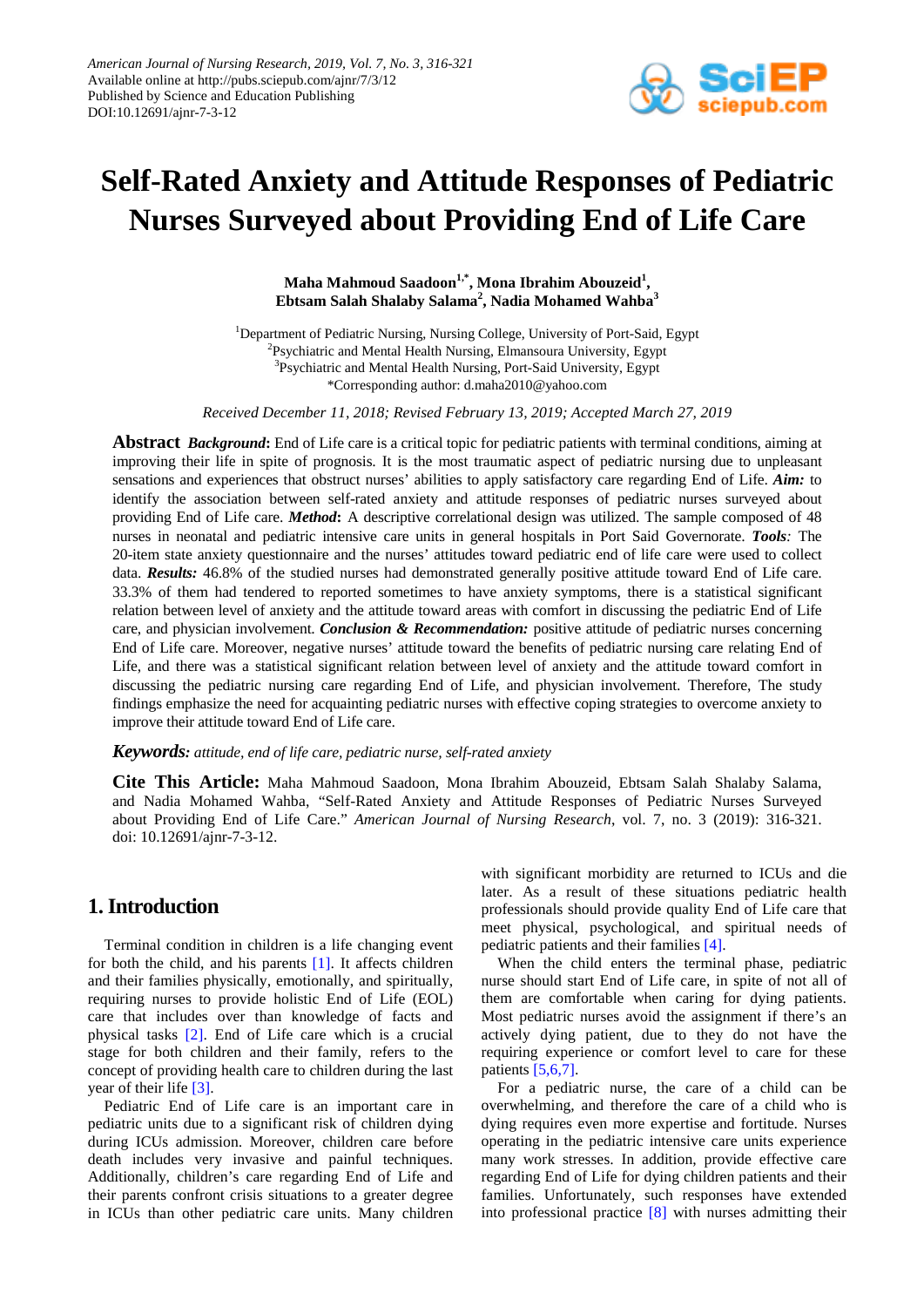lack of EOL knowledge and skills, particularly of emotional care [\[9,10\].](#page-4-6)

Nurses who provide End of Life care for child experience anxiety and negative attitudes that in turn affect the quality of care providing for patient's. Additionally, nurses who have high levels of anxiety relating child death, are also feeling less comfortable when providing nursing care for pediatric patients at the end of their life, which conversely influence the quality of care they provide throughout the terminal stages of a child's life. Faced with emotional issues such as the reality of deaths, nurses need skills and experience to manage such fears [\[10\].](#page-4-7)

## **2. The Study's Significance**

Increasing stress on examining the experiences and wellbeing of healthcare staff providing key services so, as improve patient/career experience. Nursing staff who give End of Life care are more likely to experience high levels of emotional exhaustion and as such need special attention [\[11\]](#page-4-8) .Although the impact of providing End of Life care to children is well documented  $[12]$ , there is a lack of literature in respect to staff who work within the end of life care  $(13]$ . So this study aims to address that gap by identifying the relationship between self-rated anxiety and attitude responses of pediatric nurses providing care regarding End of Life phase.

## **3. Aim**

The research aimed to identify the association between self-rated anxiety and attitude responses of pediatric nurses surveyed about providing End of Life care.

## **4. Research Question**

Are there associations between attitude responses of pediatric nurses regarding End of Life care and self-rated anxiety?

## **5. Subjects and Method**

#### **5.1. Research Design**

A Descriptive analytical design was conducted in the present research.

#### **5.2. Subjects**

Participants in the current study included 48 pediatric nurses working in neonatal and pediatric intensive care units in general hospitals. They were selected on the basis of a convenient sampling technique.

#### **5.3. The Settings**

The present study was undertaken at neonatal and pediatric intensive care units in general hospitals in Port Said Governorate namely, El-Nasr, Port-Said, and Port-Foaud hospitals.

#### **5.4. Measures of the Study**

#### **Tool I: State Trait Anxiety Inventory**

#### **Part I**

-It includes socio-demographic data such as age, sex, marital status, level of education, and experiences years. **Part II**

A state anxiety portion of the state-Trait Anxiety Inventory (STAI) was used to measure self-rated anxiety of pediatric nurses [\[14,15\]](#page-4-11) and translated by the researchers**.** The scale items were scored using a rating scale, with four choices ranging from "not at all" to "very much". The scale consists of 20 items with a potential range from 20 to 80. The reliability of the scale was reported as 0.89-0.94.

#### **Tool II: Attitudes regarding End of Life Care**

Hoover [\[16\],](#page-4-12) was modified the instrument of Bradley et al. [\[17\]](#page-4-13) to assess attitudes regarding pediatric patients. It was translated by the researchers. The scale was 12-items survey to assess three attitudinal domains: The level of comfort, views regarding roles and responsibilities of pediatric nurses in caring for terminally ill children, and the degree of pediatric nurses' believe the beneficial care of End life. The scale items were scored using a rating scale, with five choices ranging from "strongly agree" to "strongly disagree". The scale consists of 20 items with a potential range from 20 to 80. The reliability of the scale was reported as 0.70.

## **6. Data Collection Procedure**

#### **Interventions**

An official consent was acquired by accommodation of an official letter to the hospital director to carry out their search after clarifying the aim of the research. Pediatric nurses were requested to participate and fill the scale. The study scales were distributed, completed individually, and collected immediately after completion. Data collection took two months from January 2018 to March 2018.

### **7. Statistical Analysis**

The raw data of the present study were coded. Data analysis and interpretation were carried out using SPSS version 20. Statistical measures as frequency, distribution, mean, standard deviation and Pearson correlation coefficient were used.

# **8. Ethical Considerations**

- The study purpose was explained to all staff nurses working in a previously mentioned setting.
- Data confidentiality was assured for each participant.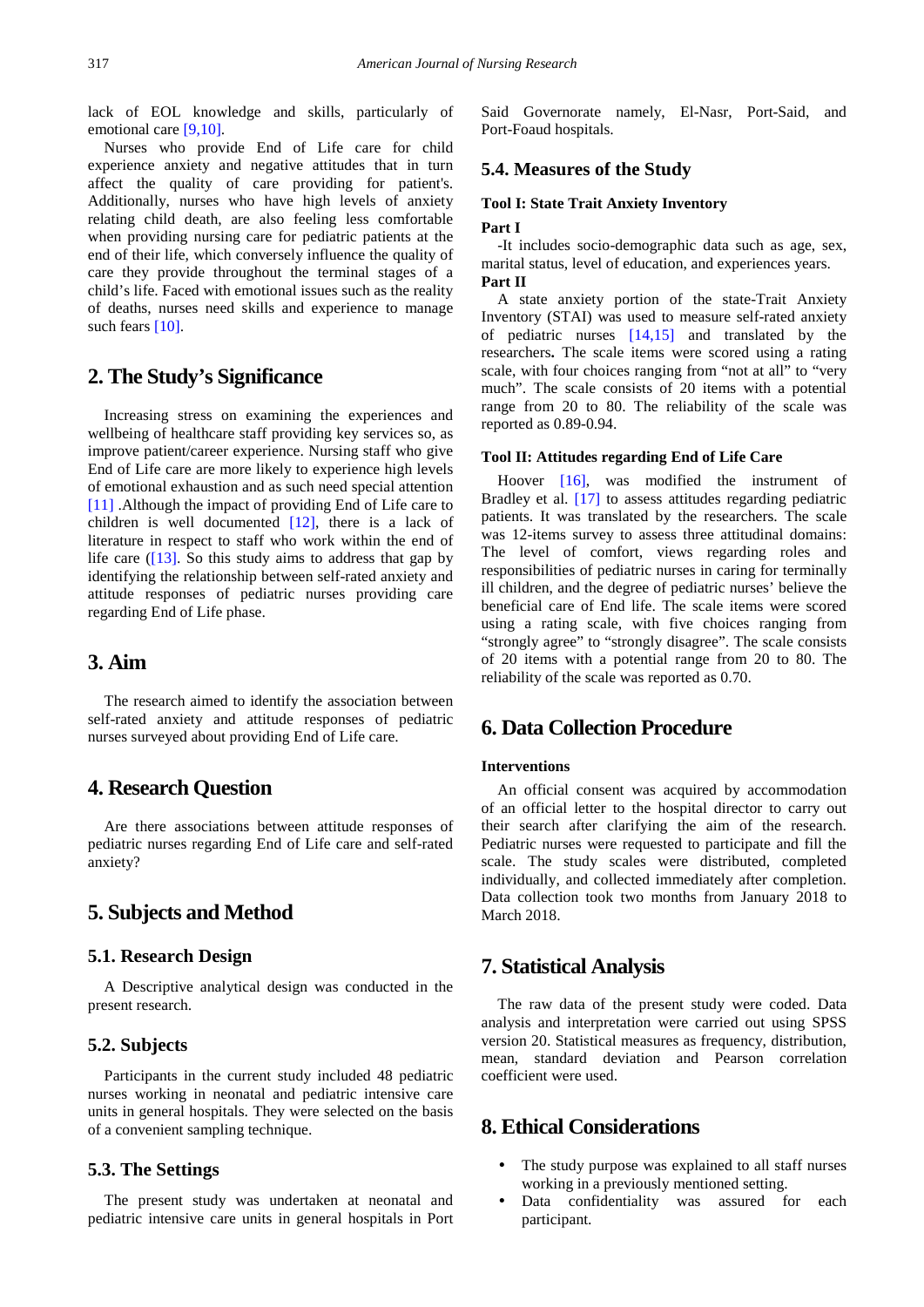## **9. Results**

[Table 1](#page-2-0) demonstrates the personal characteristics of pediatric nurses. Approximately, seventy five percent of the pediatric nurses are being in the age group less than 30 years. The mean score was 27.4±4.9.

|  |  | Table 1. Personal characteristics of the studied nurses |
|--|--|---------------------------------------------------------|
|--|--|---------------------------------------------------------|

<span id="page-2-0"></span>

| <b>Personal</b><br>characteristics | <b>Studied nurses</b><br>$(n=48)$ |               |  |
|------------------------------------|-----------------------------------|---------------|--|
|                                    | No                                | $\frac{0}{0}$ |  |
| Age (years)                        |                                   |               |  |
| Less than 30                       | 35                                | 73            |  |
| $30 - 40$                          | 10                                | 20.8          |  |
| $40 - 50$                          | 3                                 | 6.2           |  |
| $Mean \pm SD$                      |                                   | $27.4 + 4.9$  |  |
| <b>Marital status</b>              |                                   |               |  |
| Single                             | 17                                | 35.4          |  |
| Married                            | 30                                | 62.5          |  |
| Divorced                           | 1                                 | 2.1           |  |
| <b>Educational level</b>           |                                   |               |  |
| Nursing diploma                    | 9                                 | 18.7          |  |
| Nursing institute                  | 25                                | 52.1          |  |
| Faculty of nursing                 | 12                                | 25            |  |
| Master degree                      | $\mathcal{D}_{\mathcal{L}}$       | 4.2           |  |
| Nursing experience (years)         |                                   |               |  |
| < 1                                | 8                                 | 16.7          |  |
| $1 - 5$                            | 27                                | 56.2          |  |
| 5or more                           | 13                                | 27.1          |  |

<span id="page-2-2"></span>One fifth of the sample (25%) had baccalaureate in nursing, also more than half of the sample (52.1%) had technical certificate in Nursing. In addition, nearly two

third of pediatric nurses (62.5%) was married, compared to the reminder of the sample, 35.4% of them were still single. On the other hand, regarding nursing experience, 56.2% of the nurses have experienced less than five years. Moreover, 16.7% of the subjects have experienced less than one year in the NICU.

Attitude responses of nurses surveyed about caring for terminally ill children are shown in [Table 2.](#page-2-1) The table reveals that, 46.8% of the studied nurses have demonstrated generally positive attitude toward end of life care. As for specific areas, around half of the studied nurses (55.4%) have a positive attitude in comfort level in discussing pediatric end of life care, also 50.7% of studied nurses reported positive attitude toward physician involvement in pediatric. On the other hand, 38.5 % of studied nurses have a negative attitude toward the benefits of pediatric end of life care.

**Table 2. Attitudinal Responses of Nurses Surveyed about Providing End of Life Care**

<span id="page-2-1"></span>

| Areas                                                  | Agree |               | <b>Disagree</b> |               | <b>Other</b> |               |
|--------------------------------------------------------|-------|---------------|-----------------|---------------|--------------|---------------|
|                                                        | No    | $\frac{6}{9}$ | No              | $\frac{6}{9}$ | No           | $\frac{6}{9}$ |
| Comfort with initiating end of<br>life care discussion | 133   | 55.4          | 45              | 18.8          | 62           | 25.8          |
| Perceived physician<br>responsibility                  | 73    | 50.7          | 47              | 32.6          | 24           | 16.7          |
| Added benefit of end of life<br>care                   | 64    | 33.3          | 74              | 38.5          | 54           | 28.2          |
| Total                                                  | 90    | 46.8          | 55              | 28.6          | 47           | 24.6          |

Level of anxiety of nurses surveyed about caring for terminally ill children is shown in [Figure 1.](#page-2-2) The figure reveals that, 33.3% of the studied nurses have tendered to reported sometimes to have anxiety symptoms.



**Figure 1.** Level of anxiety of Nurses Surveyed about Providing End of Life Care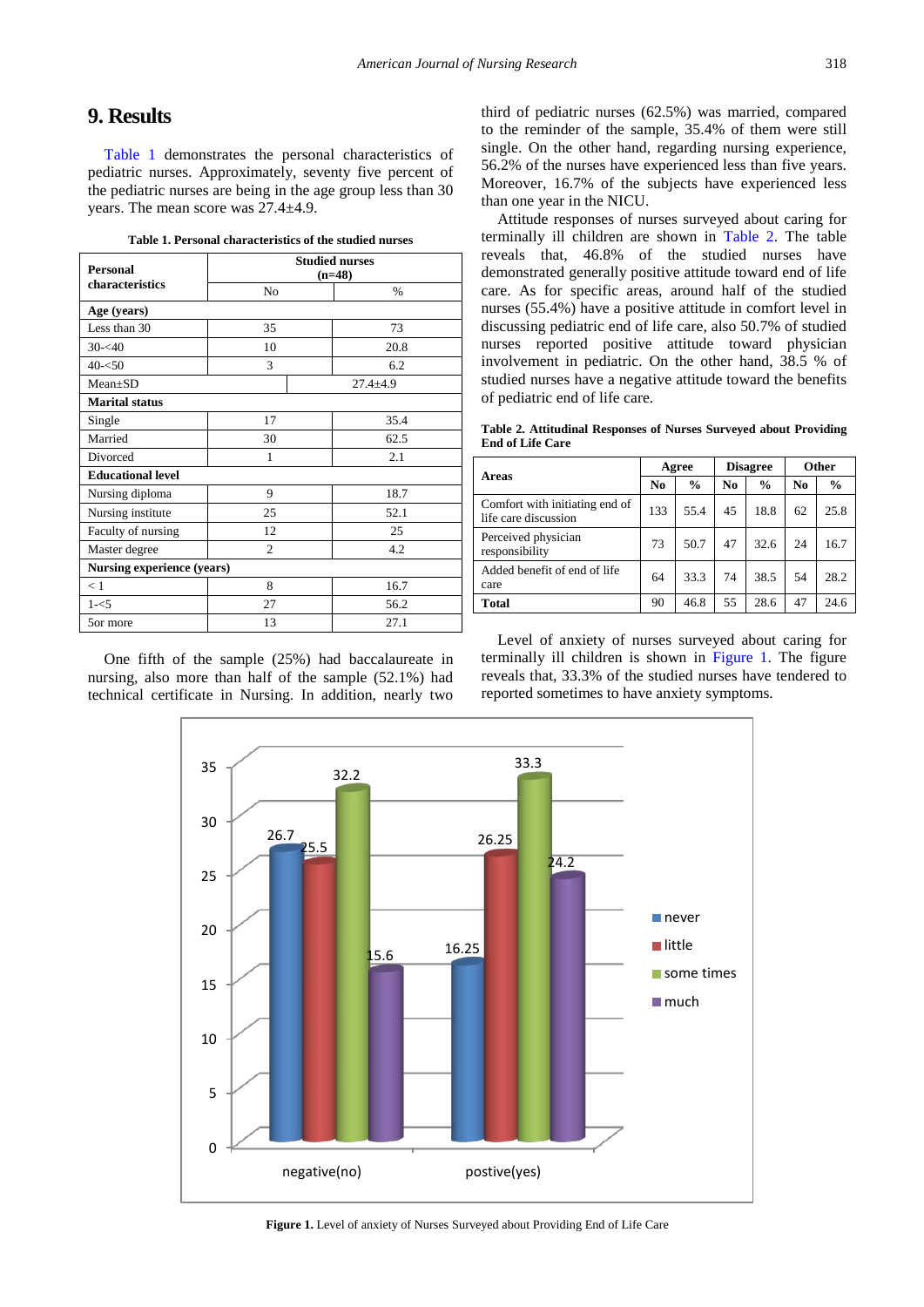[Table 3:](#page-3-0) Shows the relation between the attitude and anxiety of nurses surveyed about caring for terminally ill children. It reveals that, there is a statistical significant relation between level of anxiety and the attitude toward comfort domains in discussing pediatric end of life care, and physician involvement in pediatric. Conversely, there is no statistical significant relation between level of anxiety and attitude toward the benefits of pediatric care regarding end of life.

The relation between levels of total attitude and personal characteristics of the participants is shown in [Table 4.](#page-3-1) It reveals that, there is no statistical significant relation between attitude of pediatric nurses regarding End of Life care and their personal characteristics.

**Table 3. Relation between the attitude and anxiety characteristics of the studied nurses toward end of life care**

<span id="page-3-0"></span>

| Areas                 | <b>Anxiety</b> |          |  |  |
|-----------------------|----------------|----------|--|--|
|                       |                | P-value  |  |  |
| <b>Responsibility</b> | $-0.32$        | $0.022*$ |  |  |
| <b>Comfort</b>        | $-0.45$        | $0.001*$ |  |  |
| <b>Benefits</b>       | $-0.26$        | 0.072    |  |  |

\*significance at P≤0.05.

**Table 4. Relation between total attitude score and socio-demographic characteristics of the studied nurses**

<span id="page-3-1"></span>

| Socio-demographic              | Attitude |                | <b>Significance</b>    |  |
|--------------------------------|----------|----------------|------------------------|--|
| characteristics                | $n=48$   | $Mean \pm SD$  |                        |  |
| Age (years)                    |          |                |                        |  |
| < 30                           | 35       | $22.7 + 7.8$   | $t = -.847$            |  |
| $\geq 30$                      | 13       | $29.1 \pm 3.7$ | $P=0.401$              |  |
| <b>Educational level</b>       |          |                |                        |  |
| Nursing diploma                | 9        | $28.3 + 2.7$   | $F = 069$<br>$P=0.933$ |  |
| Nursing institute              | 25       | $27.4 + 9.6$   |                        |  |
| Faculty of nursing or higher   | 14       | $28.0 \pm 3.5$ |                        |  |
| <b>Marital status</b>          |          |                |                        |  |
| Single/divorced                | 18       | $29.0 + 3.1$   | $t = 961$              |  |
| Married                        | 30       | $27.0 \pm 8.4$ | $P=0.342$              |  |
| Duration of experience (years) |          |                |                        |  |
| Less than 1                    | 8        | $27.2 + 13.4$  |                        |  |
| $1 - 5$                        | 27       | $27.8 + 6.0$   | $F=0.024$<br>$P=0.977$ |  |
| $\geq$ 5                       | 13       | $27.8 + 2.4$   |                        |  |

\*Significance at P≤0.05.

## **10. Discussion**

Pediatric nurses who working in children's hospitals often provide care for terminally ill children. Little is known regarding their beliefs and experiences as hospital staff concerning providing care for those patients [\[18\].](#page-4-14) So, this study was undertaken to identify the association between self-rated anxiety and attitudinal responses of pediatric nurses providing care regarding end of life.

Using survey data from pediatric nurses in port-said hospitals, the findings of the present study shown that, 46.8% of the studied pediatric nurses had demonstrated generally positive attitude toward End of Life care. On the opposite view, this point of the study results is disagreement with other research findings, which indicated that a majority of pediatric nurses have a negative attitude regarding End of Life care [\[19,20\].](#page-4-15) This

may be due to that one fifth of the sample in the current study had baccalaureate in Nursing, and more than half of them had technical certificate in Nursing, this increase chance for educational training concerning the care of End Life. Furthermore, a previous study has found a positive relationship between nurses' attitude and their awareness regarding EOL[C \[21\].](#page-4-16)

Concerning specific area of attitude response, more than half of the studied nurses have a positive attitude of comfort in discussing the pediatric End of Life care. This research finding is corresponding to the study findings of [Tripathy](https://www.ncbi.nlm.nih.gov/pubmed/?term=Tripathy%20S%5BAuthor%5D&cauthor=true&cauthor_uid=29142376) et al. [\[22\]](#page-4-17) who found that the majority of pediatric nurses (81.9%) agreed that they should be involved in EOL discussions with the child and his family, nearly 62.3% felt that they should be among the first to initiate these discussions. On the opposite side, the family wants to discuss related issues, as well, but pediatric nurses feel more comfortable leaving such discussions with someone else [\[23\].](#page-4-18)

Possible explanation may regard to that the experience in nursing in the current study as the result shows that more than half of the nurses had experienced one year to less than five years. This explanation supported by a study conducted by Feudnter et al. [\[24\]](#page-4-19) who reported that nurses with more years of nursing practice and higher levels of hope were more comfortable in providing care to dying children and their families, had less difficulty talking about death and dying, and showed high levels of End of Life care competency. This finding was in the same line with the study, which concluded that working experience has more effect on pediatric nurses' attitude regarding discussing pediatric EOLC [\[20\].](#page-4-20)

It was noticed that about half of the studied nurses reported positive attitude toward physician involvement in pediatric care relating End of Life. It is appointed out that interdisciplinary teamwork improves clinical outcomes as well as child's satisfaction and decreases hospital costs [\[25\].](#page-4-21) Correspondingly, collaborative relations between medical staff and pediatric nurses can positively affect the outcomes of patient care and patient death rates [\[26\].](#page-4-22) Medical staff has rated collaboration levels higher than their nursing counterparts, while pediatric nurses have valued collaboration more significantly positive than medical staff [\[27\].](#page-5-0) Possible explanation may regard to that pediatric nurses in the present research perceived the above behaviors showed by physicians as very helpful behaviors that occur frequently in the provision of End of Life care.

On the other hand, 38.5 % of the studied nurses have a negative attitude toward the benefits of pediatric End of Life care. This may regard to that despite the fact that the critical units as ICUs is viewed as a serious life-saving area, various children die in the unit, and the urgency associated with the End of Life decisions for these pediatric patients creates challenges for the nurses providing this type of care. So, pediatric nurses whose daily practice based on saving children's lives, a sudden change in their condition which requiring the End of Life care can cause a disconnect between what pediatric nurses routinely do in the and what they are now expected to do.

Critical settings of pediatric patients emphasize curative and aggressive lifesaving treatment [\[28\].](#page-5-1) Inversely, when the condition of a terminally ill child does not respond to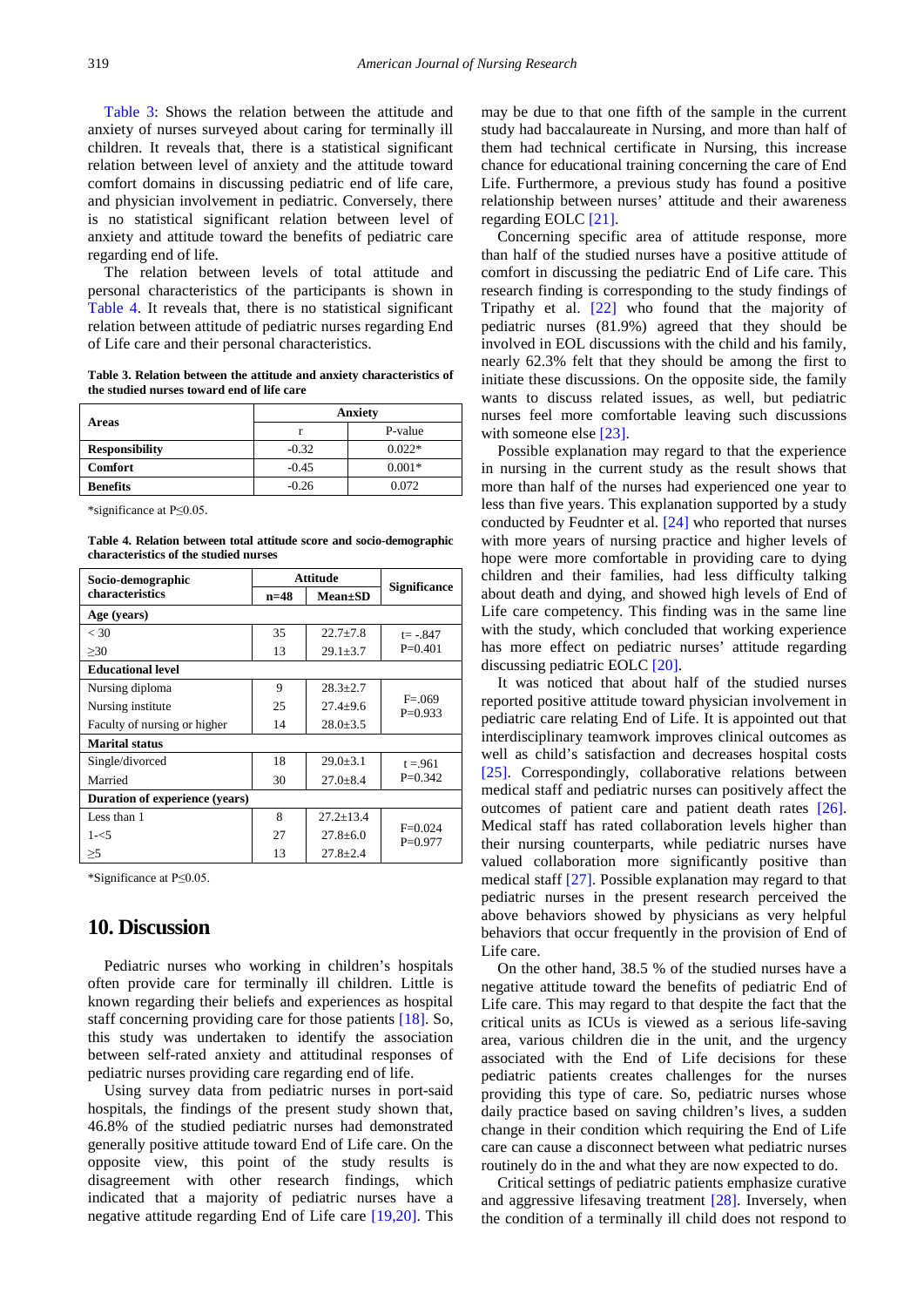aggressive treatment, the transition to End of Life care is essential. However, a pediatric nurses who are being faced with a pediatric patient who is in the dying phase, or has died, can be distressed [\[29\].](#page-5-2)

Based on this, there is no statistical significant relation between level of self rated anxiety and attitude toward the benefits of the pediatric care regarding End of Life in the present study. Although the researchers, namely Ek et al., [\[30\]](#page-5-3) and King-Okoye and Arber [\[31\]](#page-5-4) states that Emotions about death and the care of the dying are reflected in attitudes, which encompass feelings, values, and beliefs. Negative emotions have clearly demonstrated an effect on EOL care.

Finally, there is a statistical significant relation between level of anxiety and the attitudinal responses of comfort in discussing the pediatric End of Life care and physician involvement. This may be due to the present research results which concluded that about one third of the pediatric nurses sometimes had anxiety symptoms, and these attitude responses need more expertise and stable character to discuss such matters which increase a sense of reasonability and anxiety level, as based upon how End of Life care is acquainted with a family, the demonstration of discussion might be mixed up as synonymous with "surrendering" or "setting up" care which can prompt to a refusal of care.

## **11. Conclusion & Recommendations**

The research findings showed a positive attitude regarding pediatric End of Life care, which includes comfort domains in discussing End of Life care, and the attitude toward health care professionals as doctors and pediatric nursing. On the other hand, there was negative attitude toward the benefits of pediatric end of life care. Furthermore, pediatric nurses showed some degrees of anxiety, in spite of most of pediatric nurses scored themselves on the lower end of the anxiety tool. Unfortunately, the information which gained from these results to develop a teaching tool directly was not enough. Therefore, The research results concluded the need for teaching pediatric nurses the effective coping strategies to prevent anxiety, which help them to improve their attitude regarding End of Life care.

## **References**

- <span id="page-4-0"></span>[1] Warwick, B., (2012). Outcome after pediatric intensive care unit discharge. Journal of Pediatrics, 88, 1-3.
- <span id="page-4-1"></span>[2] Ward Betsy, N., Kennesaw. (2017). Nursing Students' Knowledge and Attitudes Toward Care of the Dying,Doctorate of Nursing Science Dissertations, Wellstar School of Nursing Fall 12-12.
- <span id="page-4-2"></span>[3] Robinson, J., Gott, M. &Ingleton, C. (2014). Patient and family experiences of palliative care in hospital: What do we know? An integrative review. *Palliative Medicine, 28* (1), 18-33.
- <span id="page-4-3"></span>[4] Ali, W.G., &Ayoub, N.S. (2010). Nurses' perception towards caring for end of life pediatric patient in Mansoura University Hospitals. *Journal of Medical and Biomedical Science. 5*, 16-23.
- <span id="page-4-4"></span>[5] Cevik, B., & Kav, S. (2013). Attitudes and experiences of nurses toward deathand caring for dying patients in Turkey. *Cancer Nursing, 36*(6), 58-65.
- [6] Raphael, D., Waterworth, S., & Gott, M. (2014). The role of practice nurses in providing palliative and End of Life care to

older patients with long-termconditions. *International Journal of Palliative Nursing, 20*(8), 373-9.

- [7] Tan, A., & Manca, D. (2013). Finding common ground to achieve a "gooddeath": Family physicians working with substitute decision-makers of dying patients. Aqualitative grounded theory study. BMC Family Practice, 1414.
- <span id="page-4-5"></span>[8] Bloomer, M. J., Endacott, R., O'Connor, M., & Cross, W. (2013). The 'disease' of dying: Challenges in nursing care of the dying in the acute hospitalsetting. A qualitative observational study. *Palliative Medicine, 27*(8), 757-64.
- <span id="page-4-6"></span>[9] Cui, J., Shen, F., Ma, X., & Zhao, J. (2011). What do nurses want to learn from death education? A survey of their needs. *Oncology Nursing Forum, 38*(6), p 402-8.
- <span id="page-4-7"></span>[10] Peters, L., Cant, R., Payne, S., O'Connor, M., McDermott, F., Hood, K., Shimoinaba, K. (2013). How death anxiety impacts nurses' caring for patients at the end of life: A review of literature. Open Nursing Journal, 7, 14-21.
- <span id="page-4-8"></span>[11] Maben, J., Peccei R., Adams, M., Robert, G., Richardson, A., Murrells, T., et al. (2012). Patients' experiences of care and the influence of staff motivation, affect and well-being. Final Report. NIHR Service Delivery and Organization Program. http:// www.nets.nihr.ac.uk/\_\_data/assets/pdf\_file/0007/85093/ES-08- 1819-213.pdf. Accessed 10 Feb 2016.
- <span id="page-4-9"></span>[12] Klassen, A., Gulati, S., Dix D. (2012). Health care Providers' perspectives about working with parents of children with cancer: A qualitative study. *Journal of Pediatric Oncology Nursing, 29,* 92-7.
- <span id="page-4-10"></span>[13] McConnell, T., Scott, D., Porter S. (2016). Healthcare staff experience of providing end of life care to children: a mixed method review. Pall Med.
- <span id="page-4-11"></span>[14] Spielberger, C., (1983). Manual for the State-Trait Anxiety Inventory. (rev. ed.). Palo Alto, (CA): Consulting Psychologists Press.
- [15] Spielberger, C. D. (1985). Assessment of state trait anxiety: conceptual and methodological issues. The Southern Psychologist, 2, 6-16.
- <span id="page-4-12"></span>[16] Hoover, T. L,( 2006). *"The relationship between nurses' anxiety and attitude related to pediatric hospice"* Graduate Theses and Dissertations. https://scholarcommons.usf.edu/etd/2563
- <span id="page-4-13"></span>[17] Bradley, E. H., Cicchetti, D. V., Fried, T. R., Rousseau, D. M., Johnson-Hurzeler, R., Kasl, S. V., et al. (2000). Attitudes about care at the end of life among clinicians: a quick, reliable, and valid assessment instrument. *Journal of Palliative Care, 16,* 6-14.
- <span id="page-4-14"></span>[18] Tubbs-Cooley, H L.., Santucci, G., APRN. B C, Tammy I. K., James A. F,., Kari R. H., & Feudtner, Chris. (2011). Pediatric Nurses' Individual and Group Assessments of Palliative, End of Life, and Bereavement Care.*Journal of palliative medicine, 14*(5).
- <span id="page-4-15"></span>[19] Razban F, Iranmanesh S, Rafiei H. Nurses' attitudes toward palliative care in southeast Iran. International Journal of Palliative Nursing. Aug; 19(8): 403-10.
- <span id="page-4-20"></span>[20] Hussin E. O. D. Wong L. P. Chong M. C. Subramanian P. (2018). Factors associated with nurses' perception about quality of end-of-life care. *International Nursing Review, 65* (2).
- <span id="page-4-16"></span>[21] Beccaro, M., Caraceni, A., Costantini, M. & ISDOC Study Group (2010): End-of-life care in Italian hospitals: quality of and satisfaction with care from the caregivers' point of view–results from the Italian Survey of the Dying of Cancer. *Journal of Pain and Symptom Management, 39*, 1003-15.
- <span id="page-4-17"></span>[22] Tripathy S, Pragyan K. Routray, and Jagdish C. Mishra. (2017)*.* Intensive Care Nurses' Attitude on Palliative and End of Life Care. *Indian J Crit Care Med. Oct, 21*(10), 655-9.
- <span id="page-4-18"></span>[23] Jackson, J., Derderian, L., White, P., Ayotte, J., Fiorini, J., Osgood Hall, R., & Shay, J.T. (2012, June). Family perspective on End of Life care. *Journal of Hospice and Palliative Nursing, 14*(4), 303- 311.
- <span id="page-4-19"></span>[24] Feudtner C, Santucci G, Feinstein JS, Snyder CR, Rourke MT, Kang TI. (2007). Hopeful thinking and level of comfort regarding providing pediatric palliative care: A survey of hospital nurses. *Pediatrics, 119*(1): e186-e192.
- <span id="page-4-21"></span>[25] Havyer R. D. A , Wingo M. T., Comfere N. I. et al. (2014). "Teamwork assessment in internal medicine: a systematic review of validity evidence and outcomes," *Journal of General Internal Medicine, 29* (6), 894-910,
- <span id="page-4-22"></span>[26] Boev, C and Xia, Y(2015). "Nurse-physician collaboration and hospital-acquired infections in critical care," *Critical Care Nurse, 35*(2), 66-72.